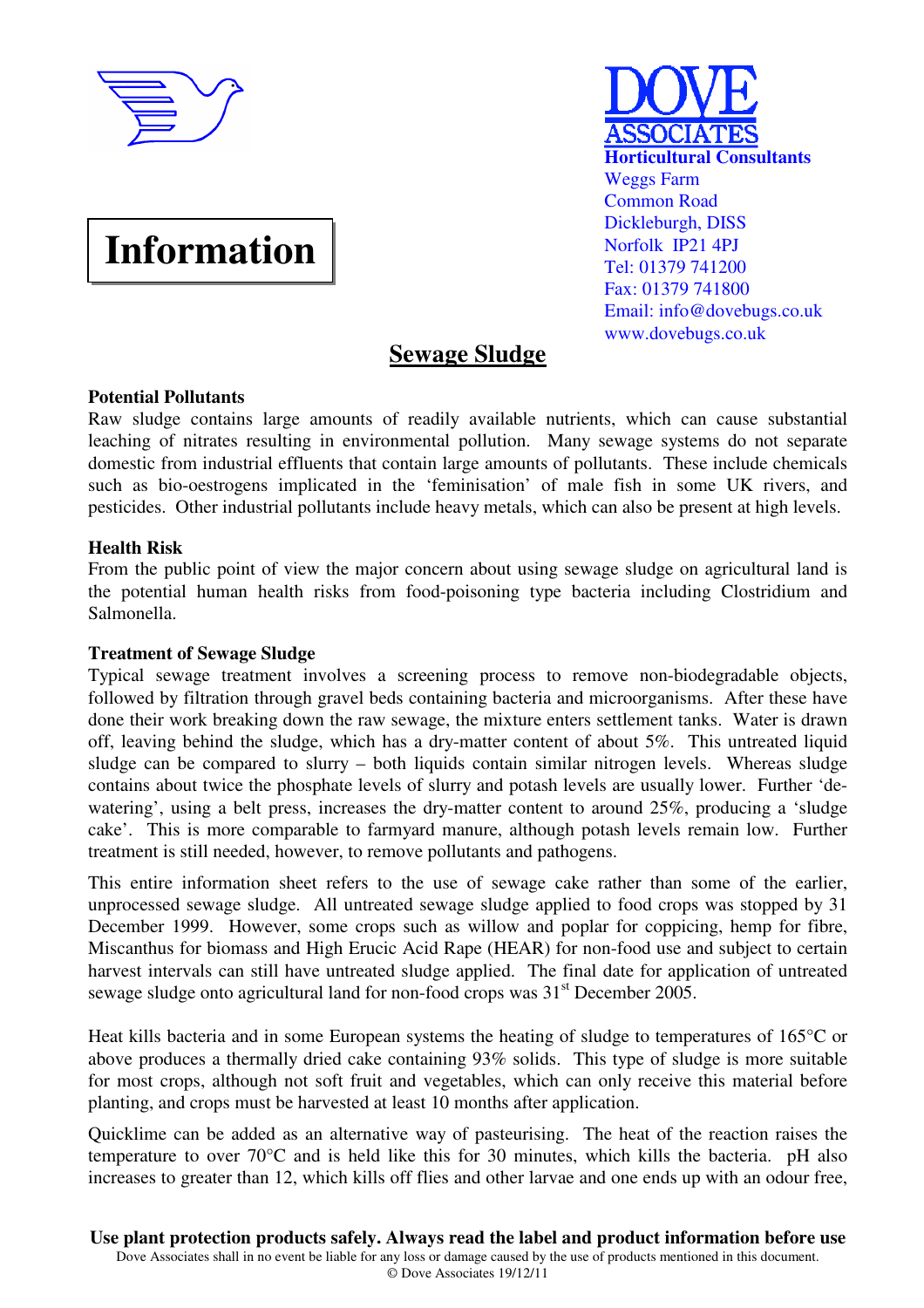vector free product with significant nutrient and liming values. The final product is 40-50% dry solids and is free of E-coli and other pathogens.

However, these heating processes tend not to remove pollutants such as pesticides or heavy metals and sludge producers rely on input levels of these contaminants being low.

Composting as a way of removing organic pollutants has been made possible. The heat generated during composting would also effectively pasteurise the final product and removes most of the pathogens.

# **Regulations**

DEFRA figures indicate that around 2% of agricultural land will be treated with sludge in one form or another. However, before this is done an assessment must be made of the field topography, proximity to watercourses and other factors such as nitrate vulnerable zones. No sludge can be applied within 50 metres of a spring or borehole, or within 10 metres of a stream or river. Some areas, though, remain sensitive where the sub-soil is free draining. In these cases it is recommended that you contact the Environment Agency for advice.

Care should be taken when treating land used for nursery stock, particularly nursery stock for export or seed potatoes, as the sludge treatment does nothing to control potato cyst nematodes in the land. Although potato cyst nematodes are not present in the sludge this point should be borne in mind when treating with sludge.

# **Beneficial Effects of Sewage Sludge**

The nitrogen, phosphorus and organic matter content of sewage sludge are regarded as its main attributes. Other nutrients and trace elements present may also be beneficial to crops, thereby making it an economically attractive organic fertiliser.

In the case of derelict land the soil is commonly deficient in both nutrients and organic matter and, if the soil is heavily compacted, excessively dry or cannot retain nutrients due to lack of soil structure, the addition of chemical fertilisers will result in only limited improvement and growth. However, the addition of dewatered sewage sludge, rich in readily available and slow release nitrogen and phosphorus and high organic matter content can be substantially more beneficial to the restoration of poor quality soil. The properties of the different sludge types are summarised in Table 1.

| Sludge Type       | Dry Solids<br>Content $(\% )$ | Nitrogen<br>N | Phosphate<br>$P_2O_5$          | Potash<br>$K_2O$ |
|-------------------|-------------------------------|---------------|--------------------------------|------------------|
|                   |                               |               | (expressed as % of dry solids) |                  |
| Liquid undigested |                               | 3.5           | 3                              | 0.4              |
| Liquid digested   |                               |               |                                | 0.4              |
|                   |                               | $(3 + 2)*$    |                                |                  |
| Undigested cake   | 25                            |               | 2.5                            | 0.3              |
| Digested cake     | 25                            |               | 3.5                            | 0.3              |

#### **Table 1- Typical Sludge Nutrient Analysis**

 $*$  (ammonia + organic N) – the proportion of ammonia may very from 30 – 70% of total N.

#### **Nutrient Availabilities in First Year (%)**

| Sludge Type       |              | $P_2O_5$ | $K_2O$ |
|-------------------|--------------|----------|--------|
| Liquid undigested | 35           | 50       | 100    |
| Liquid digested   | 60           | 50       | 100    |
|                   | $(100+15)^*$ |          |        |

Dove Associates shall in no event be liable for any loss or damage caused by the use of products mentioned in this document. © Dove Associates 19/12/11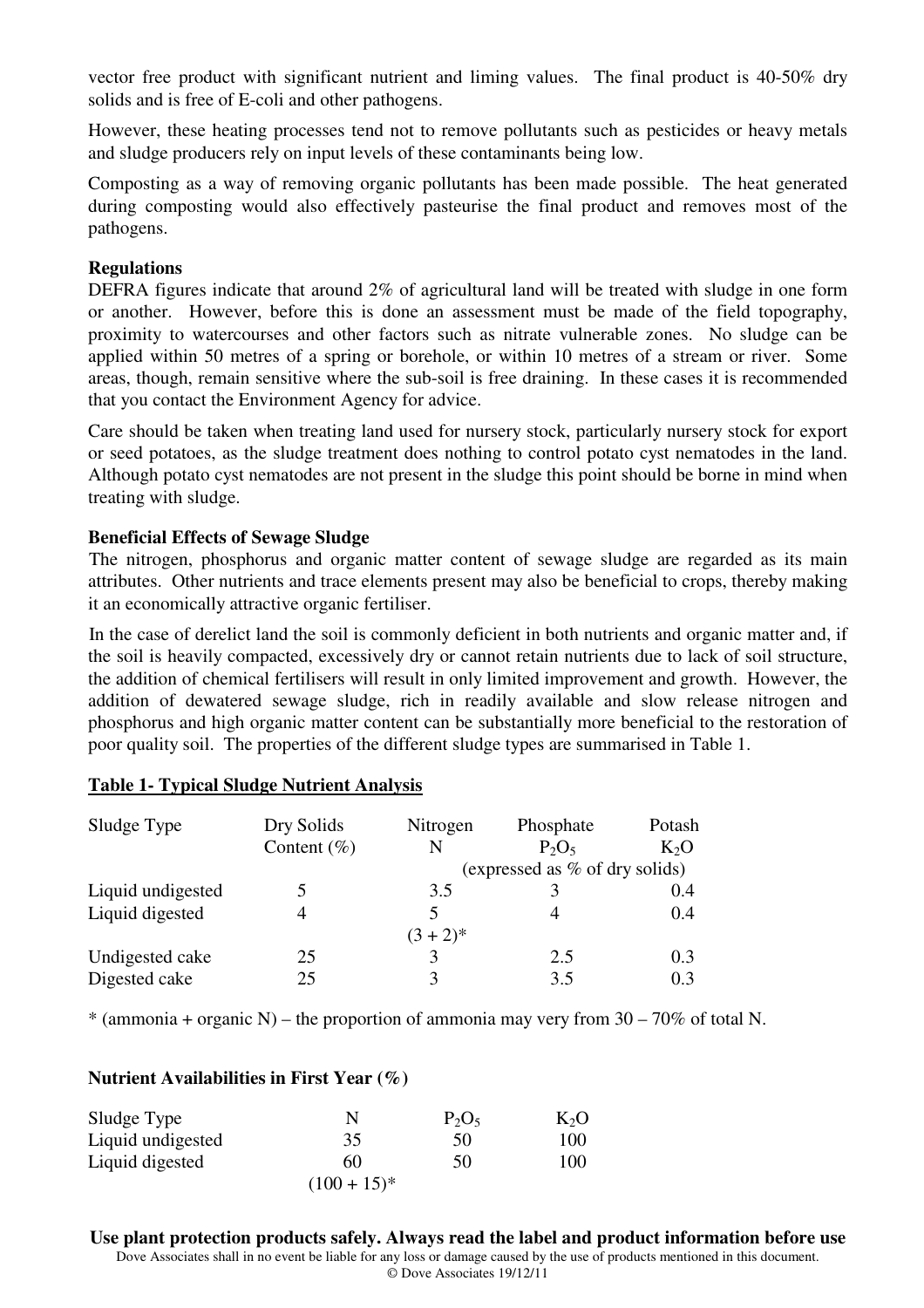| Undigested cake | 50 | 100 |
|-----------------|----|-----|
| Digested cake   | 50 | 100 |

 $*(100\% \text{ ammonia} + 15\% \text{ organic N})$ 

# **Soil pH**

The addition of sewage sludge to soil has been shown to increase and stabilize the pH value of many soils. Some sludge treatments also involve the addition of lime and this further enhances the pH stabilization effect. Ì

Oxidation of pyrite, a common constituent of colliery spoil, can result in the creation of extremely acid conditions with pH values falling to 3 or less. Ī

Colliery spoil is a typical example of an acidic soil that can benefit from sewage sludge addition. Due to the oxidation of pyrite in some spoils, local pH values of around 3 may occur. The addition of sewage sludge can reduce the problem by complexing iron – limiting the oxidation of  $Fe(II)$  to  $Fe(III)$ and hence reducing the potential acidity of the spoil.

# **Trace Elements**

Some essential trace elements are present in sewage sludge at higher concentrations than are found in most soils. In certain cases deficiencies of magnesium, copper, boron and zinc in soils have been alleviated by the addition of suitable sludge.

#### **Constraints on Use**

The reservations that have been expressed with regard to the application of sewage sludge to land are the physical nuisances that may arise, the potential for the spread of disease, possible pollution of watercourses and the effects that toxic elements may have on vegetation or livestock. These will not be experienced if appropriately treated sludge is used in accordance with standard procedures and advice.

#### **Potentially Toxic Elements**

Heavy metals are present in all sludges. The amounts present are governed by the catchment area of the original sewage in particular whether it is derived from domestic or industrial origin. The supplier usually monitors the quality of the sludge and its end use is governed by the levels present as set out in the EC Directive (EC 1986): the Sludge (Use in Agricultural) Regulations 1989 and the Code of Good Practice on The Use of Sewage Sludge in Agriculture (1996). If sewage sludge is to be applied to land intended for agricultural purposes the above regulations set out limits including maximum soil metal limits and the maximum rates of sludge application.

However, these limits do not apply when considering the application of sewage sludge to derelict land for which the aims are usually different from conventional agriculture.

The addition of this organic matter will act as a food source for the soil organisms thus enhancing rapid re-establishment of the natural soil processes.

There are two main criteria for determining sludge application rates (apart from sludge availability): nitrogen content and metal content.